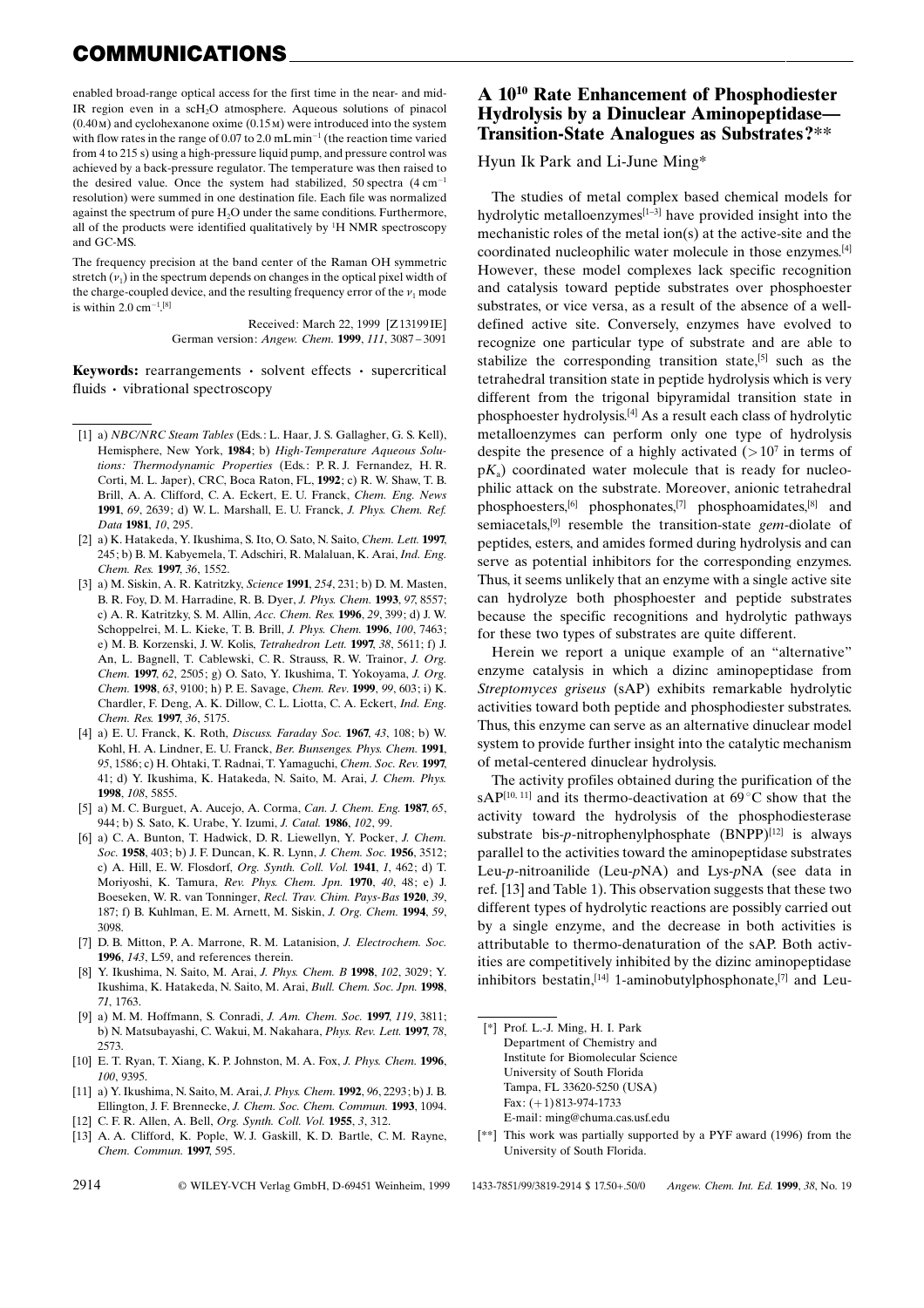## OMMUNICATIONS

Table 1. The hydrolyses of aminopeptidase substrates and BNPP by sAP (the first active fractions eluted from the ion-exchange column) in 0.1m HEPES buffer at pH 8.0 in the presence of 2 mm  $Ca^{2+}$  at 30 °C.

|             | Heat deactivation <sup>[a]</sup> | $K_i$ [µM] <sup>[b]</sup> |               |             | Kinetic parameters <sup>[c]</sup>   |                  |                                                                  |
|-------------|----------------------------------|---------------------------|---------------|-------------|-------------------------------------|------------------|------------------------------------------------------------------|
| substrate   | 7 h [%]                          | bestatin <sup>[d]</sup>   | $ABP^{[d]}$   | Leu-NHOH[e] | $k_{\text{cat}}$ [S <sup>-1</sup> ] | $K_{\rm m}$ [mm] | $k_{\text{cat}}/K_{\text{m}}$ [M <sup>-1</sup> S <sup>-1</sup> ] |
| <b>BNPP</b> | 22                               | $1.3 \pm 0.1$             | $1.5 \pm 0.2$ | $40 \pm 13$ | $0.45 \pm 0.02$                     | $4.5 + 0.4$      | 100                                                              |
| Leu- $pNA$  | - 21                             | $1.5 \pm 0.2$             | $1.9 \pm 0.2$ | $38 \pm 10$ | $657 \pm 54$                        | $0.45 \pm 0.42$  | $1.46 \times 10^{6}$                                             |
| Ala- $pNA$  | -19                              | 1.2                       | 1.9           | 30          | $3.6 \pm 0.4$                       | $5.0 \pm 0.4$    | 720                                                              |
| $Lys-pNA$   | 26                               | 2.1                       | 1.9           | 52          | $1.5 + 0.2$                         | $7.1 \pm 0.8$    | 211                                                              |

[a] BNPP, 10 mm; Leu-pNA, 1 mm; Ala-pNA, 10 mm; and Lys-pNA, 10 mm in 0.1m HEPES at pH 8.0 and 69 °C. The activities are reported with respect to untreated controls. [b] Obtained from three different inhibitor concentrations.<sup>[5b]</sup> The  $K_i$  value of BNPP in the hydrolysis of Leu-pNA is 5.1 mm. [c] The substrate concentrations were BNPP:  $1.0-20$  mm; Leu-pNA:  $0.1-2.0$  mm; Ala-pNA:  $1-20$  mm; and Lys-pNA:  $1-20$  mm. The initial rates were obtained from the change of absorbance at 405 nm for peptide substrates  $(\varepsilon = 10600 \text{ m}^{-1} \text{cm}^{-1})$  and for BNPP  $(\varepsilon = 17500 \text{ m}^{-1} \text{cm}^{-1})$ . [d] 1, 2, and 4 µm, pre-incubated with sAP for 3 hours;  $ABP = 1$ -aminobutylphosphonate. [e] 25, 50, and 100  $\mu$ m, without incubation.

hydroxamate<sup>[15]</sup> (Table 1). Moreover, the "slow substrate" BNPP itself serves as a competitive inhibitor  $(K_i = 5.1 \text{ mm})$ toward the hydrolysis of Leu-pNA by sAP. We conclude on the basis of the competitive inhibition patterns that the hydrolysis of BNPP occurs in the dinuclear active site of sAP.

We have previously demonstrated that  $Co<sup>2+</sup>$  binds sequentially to the two metal binding sites of apo-sAP. [11] The hydrolysis of BNPP by zinc-free sAP exhibits a selective  $Co^{2+}$ activation profile (trace  $\neg \Box \neg$ , Figure 1) similar to the



Figure 1. Activation of apo-sAP (0.112 mm in 0.1m MES buffer at pH 6.1) by Co<sup>2+</sup> towards the hydrolysis of Lys-pNA (2.5 mm,  $\bullet$ , left axis  $v_1$ ) and BNPP (5 mm,  $\Box$ , right axis  $v_2$ ) in 0.1m HEPES buffer at 30 °C and pH 8.0  $(HEPES = 2[4-(2-hydroxyethyl)-1-piperaziny]ethanesulfonic acid)$ . The solid (Lys-pNA) and dotted (BNPP) lines are obtained by fitting the data to an ideal selective metal binding mode. The inset is a Michaelis-Menten kinetic plot for BNPP hydrolysis, which gives  $k_{\text{cat}} = 0.45 \text{ s}^{-1}$  and  $K_{\text{m}} =$ 4.5 mm. The inset <sup>1</sup> H NMR spectra (Bruker AMX360 at 360.13 MHz, 298 K,  $90^{\circ}$  pulse, and presaturation for solvent suppression) demonstrate the binding of one (left) and two (right)  $Co<sup>2+</sup>$  ions to apo-sAP.

hydrolysis of a peptide substrate<sup>[11]</sup> (trace  $\leftarrow$ ), which suggests that both hydrolyses are carried out in the dinuclear active site of sAP. The sequential binding of  $Co<sup>2+</sup>$  to the dinuclear metal site of apo-sAP has also been concluded by NMR spectroscopy (see insets in Figure 1).<sup>[12]</sup> The hydrolysis of BNPP by any phosphodiesterase contaminant can thus be completely excluded from this stoichiometric metal-activation study.

A complete Michaelis-Menten kinetic analysis of BNPP hydrolysis by sAP has been carried out (see inset in Figure 1 and Table 1). It is very interesting to note that the secondorder rate constant of BNPP hydrolysis by sAP  $(100 \text{ m}^{-1} \text{ s}^{-1})$  in terms of  $k_{cat}/K_m$ ) under mild conditions (30°C and pH 8.0) exceeds those of synthetic  $Zn^{2+}$ -containing chemical models (which typically lie in the range  $1.3-12.7 \times 10^{-5} \text{m}^{-1} \text{ s}^{-1}$  at 35 °C and pH 8.6 – 10.5) by at least 10<sup>6</sup> times.<sup>[2, 16]</sup> The specific activity towards the hydrolysis of 1 mm BNPP was also determined as 33.7 nmolmin<sup>-1</sup>mg<sup>-1</sup>. This value is higher than that for the hydrolysis of 1 mm Gly-pNA by sAP  $(\leq 19.3 \text{ nmol}\,\text{min}^{-1}\,\text{mg}^{-1}$ , calculated from ref. [10b]), and surpasses the activities of several phosphoesterases toward the hydrolysis of 1 mm BNPP. For example, the specific activities of the alkaline phosphatase from calf intestine, chicken intestine, and Escherichia coli are 41.5, 16.5, and 11.1 nmolmin<sup>-1</sup> mg<sup>-1</sup>, respectively, and of wheat germ acid phosphatase 1.9 nmolmin<sup>-1</sup>mg<sup>-1</sup>.<sup>[12]</sup> The activities of 5'-nucleotide phosphodiesterase from bovine intestine and snake venom, 3'-nucleotide phosphodiesterase from bovine spleen, and cAMP phosphodiesterase from bovine heart are 2450, 82.3, 0.8, and 0.3 nmol min<sup>-1</sup> mg<sup>-1</sup>, respectively.<sup>[12]</sup>

Despite the fact that the phosphodiesterase substrate BNPP is highly activated by the  $p$ -nitro group toward hydrolysis, its auto-hydrolytic rate is still extremely slow, with a first-order rate constant of  $3 \times 10^{-10}$  s<sup>-1</sup> at pH 7.0 and  $50^{\circ}C$ ,<sup>[2b]</sup> and  $6.3 \times 10^{-8}$  s<sup>-1</sup> at pH 10.0 and  $100^{\circ}C$ .<sup>[17]</sup> The pseudo-first-order rate constant of BNPP hydrolysis by sAP can be extrapolated from the Michaelis-Menten kinetics at low substrate concentrations, the conditions used in many chemical modeling studies.<sup>[1-3]</sup> The value of  $1.0 s<sup>-1</sup>$  obtained at pH 8 and  $30^{\circ}$ C is about  $10^{10}$  times larger than the first-order rate constant of the auto-hydrolysis of this substrate under similar conditions. This rate enhancement is quite significant when we take into account that this phosphodiester is a transition-state analogue in peptide/ester hydrolysis,<sup>[6]</sup> and is not supposedly hydrolyzed by peptidases. Moreover, the rate of uncatalyzed phosphodiester hydrolysis is generally lower than that of peptides by a factor of about  $10<sup>4</sup>$ .<sup>[18]</sup> The much smaller  $k_{\text{cat}}/K_{\text{m}}$  value for the hydrolysis of BNPP than for the hydrolysis of the best peptide substrate Leu-pNA by sAP can thus be reasonably expected (Table 1). The slower rate of phosphodiester hydrolysis is attributed to kinetic inertness<sup>[19]</sup> since the nucleophilic attack by hydroxide ions on the negatively charged phosphate group is not favorable as a result of charge repulsion. Nevertheless, a dinuclear center such as in sAP can neutralize the charge on the phosphate moiety quite effectively.